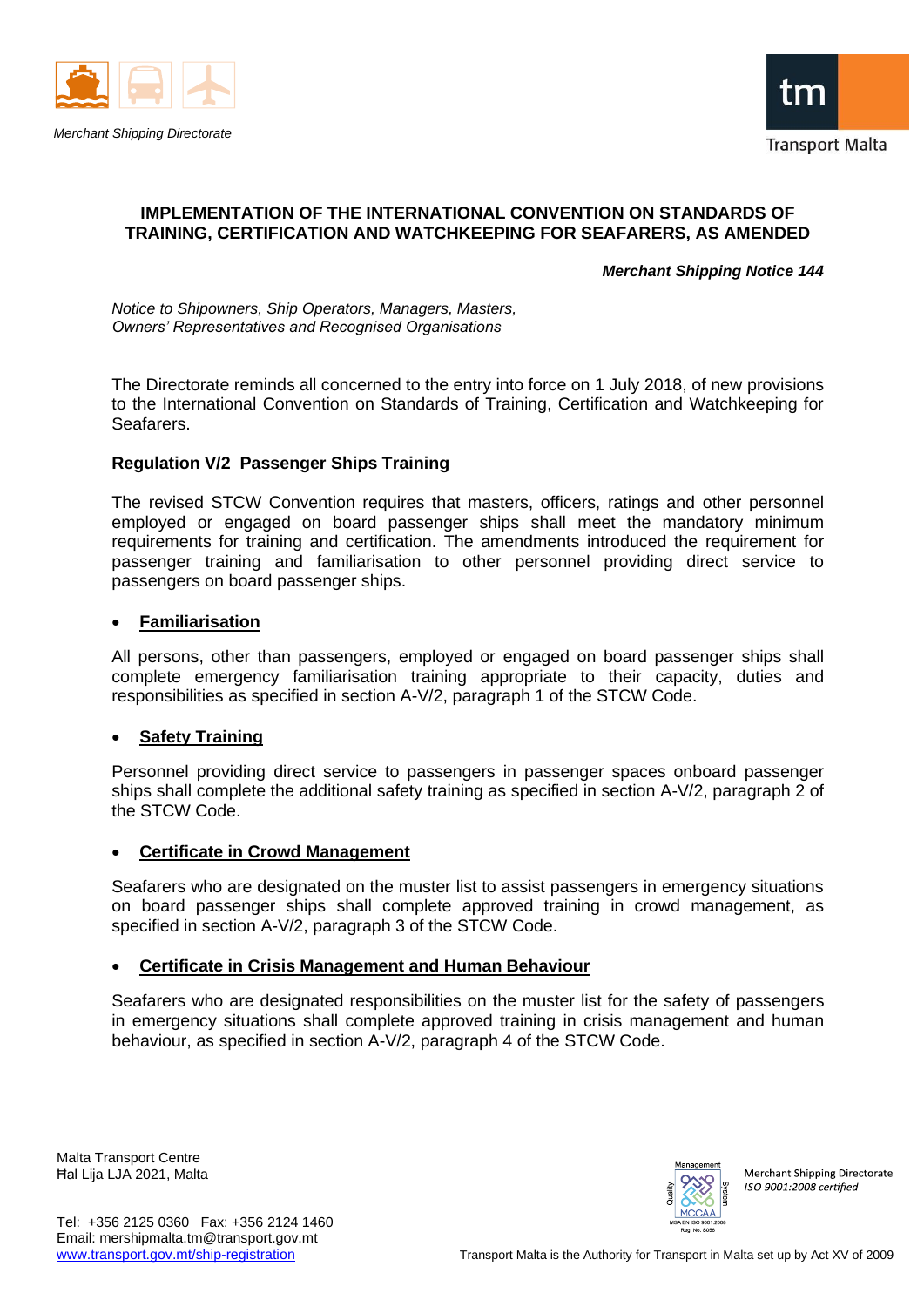



#### • **Certificate in Passenger Safety, Cargo Safety and Hull Integrity**

Every person assigned immediate responsibility for embarking and disembarking passengers, for loading, discharging or securing cargo, or for closing hull openings on board ro-ro passenger ships, shall complete approved training in passenger safety, cargo safety and hull integrity, as specified in section A-V/2, paragraph 5 of the STCW Code.

### • **Refresher Training**

Masters, officers, ratings and other personnel, who are required to be trained in crowd management, crisis management & human behaviour and passenger safety, cargo safety & hull integrity shall, at intervals not exceeding five years, undertake appropriate refresher training or be required to provide evidence of having achieved the required standard of competence within the previous five years.

#### **Regulation V/4 Training for seafarers engaged on ships operating in polar waters**

The amended STCW Convention requires that masters, chief mates and officers in charge of a navigational watch employed or engaged on board ships to which the Polar Code applies shall be in possession of related training certification. The latest amendments to the Convention introduced two tiers of training:

### • **Basic Training**

Masters, chief mates and officers in charge of a navigational watch shall hold a certificate in basic training for ships operating in polar waters and meet the standard of competence specified in Section A-V/4, paragraph 1 of the STCW Code.

### • **Advanced Training**

Masters and chief mates shall hold a certificate in advanced training for ships operating in polar waters and meet the standard of competence specified in Section A-V/4, paragraph 2 of the STCW Code.

Every candidate for a certificate in advanced training for ships operating in polar waters shall:

- 1. Meet the requirements for certification in basic training for ships operating in polar waters; and
- 2. Have at least two months of approved seagoing service in the deck department at management level or while performing watchkeeping duties at the operational level, within polar waters or other equivalent approved seagoing service.

Malta Transport Centre Ħal Lija LJA 2021, Malta



Merchant Shipping Directorate  $ISO$  9001:2008 certified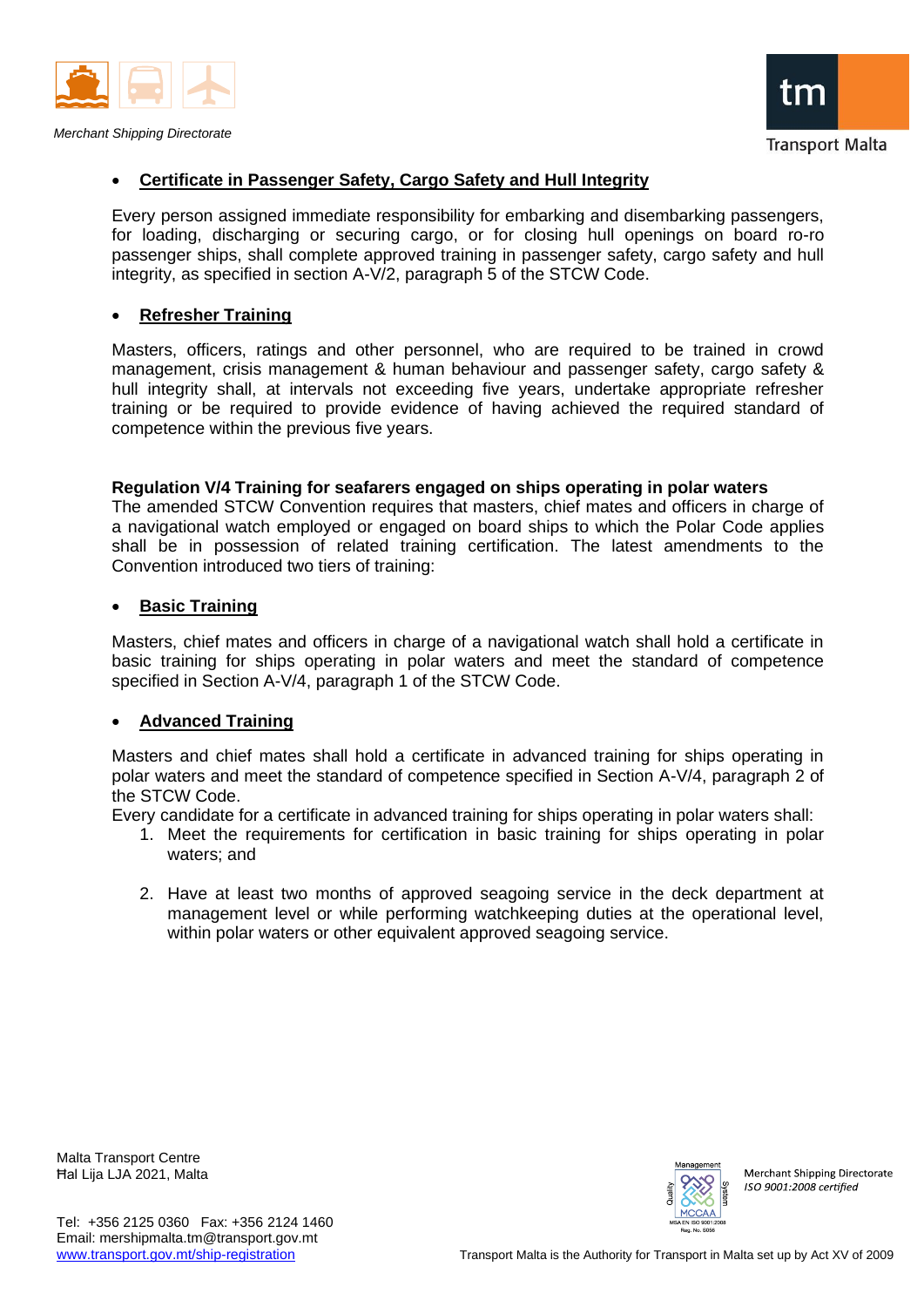



## • **Transitional provisions**

Until 1 July 2020, seafarers with approved seagoing service in polar waters prior to 1 July 2018, shall:

### *Basic Training*

- 1. Have completed approved seagoing service in polar waters performing duties in the deck department at operational or management level, for a period of at least three months during the preceding five years, or
- 2. Have successfully completed a training course meeting the training guidance established by the IMO for ships operating in polar waters.

### *Advanced Training*

- 1. Have completed approved seagoing service in polar waters performing duties in the deck department at management level, for a period of at least three months during the preceding five years, or
- 2. Have successfully completed a training course meeting the training guidance established by the IMO for ships operating in polar waters and having completed approved seagoing service, performing duties in the deck department at management level, for a period of at least two months in total during the preceding five years.

Applications for the issue of a certificate of proficiency in basic or advanced training for ships operating in polar waters are to be submitted on the appropriate form [TM/MSD/SCU 030.](https://www.transport.gov.mt/Copy-of-Form-TM-MSD-SCU-030-Application-for-a-certificate-of-proficiency-for-Basic-and-Advanced-Training-for-Ships-Operating-in-Polar-Waters.doc-f3843)

Attention is also drawn to the amendments that came into force on 1 January 2017 with regards to personnel engaged on board ships subject to the IGF Code.

### **Regulation V/3 Training for Seafarers Engaged on Ships Subject to the IGF Code**

The amended Convention requires that masters, officers, ratings and other personnel employed and engaged on ships subject to the IGF Code shall meet the mandatory minimum requirements for training and certification.

### • **Familiarisation**

All seafarers serving on board ships subject to the IGF Code shall, prior to being assigned shipboard duties, receive appropriate ship and equipment specific familiarisation as specified in Regulation I/14, paragraph 1.5.

### • **Basic Training**

Seafarers responsible for designated safety duties associated with the care, use or in emergency response to the fuel on board ships subject to the IGF Code shall hold a certificate

Malta Transport Centre Ħal Lija LJA 2021, Malta

.



Merchant Shipping Directorate ISO 9001:2008 certified